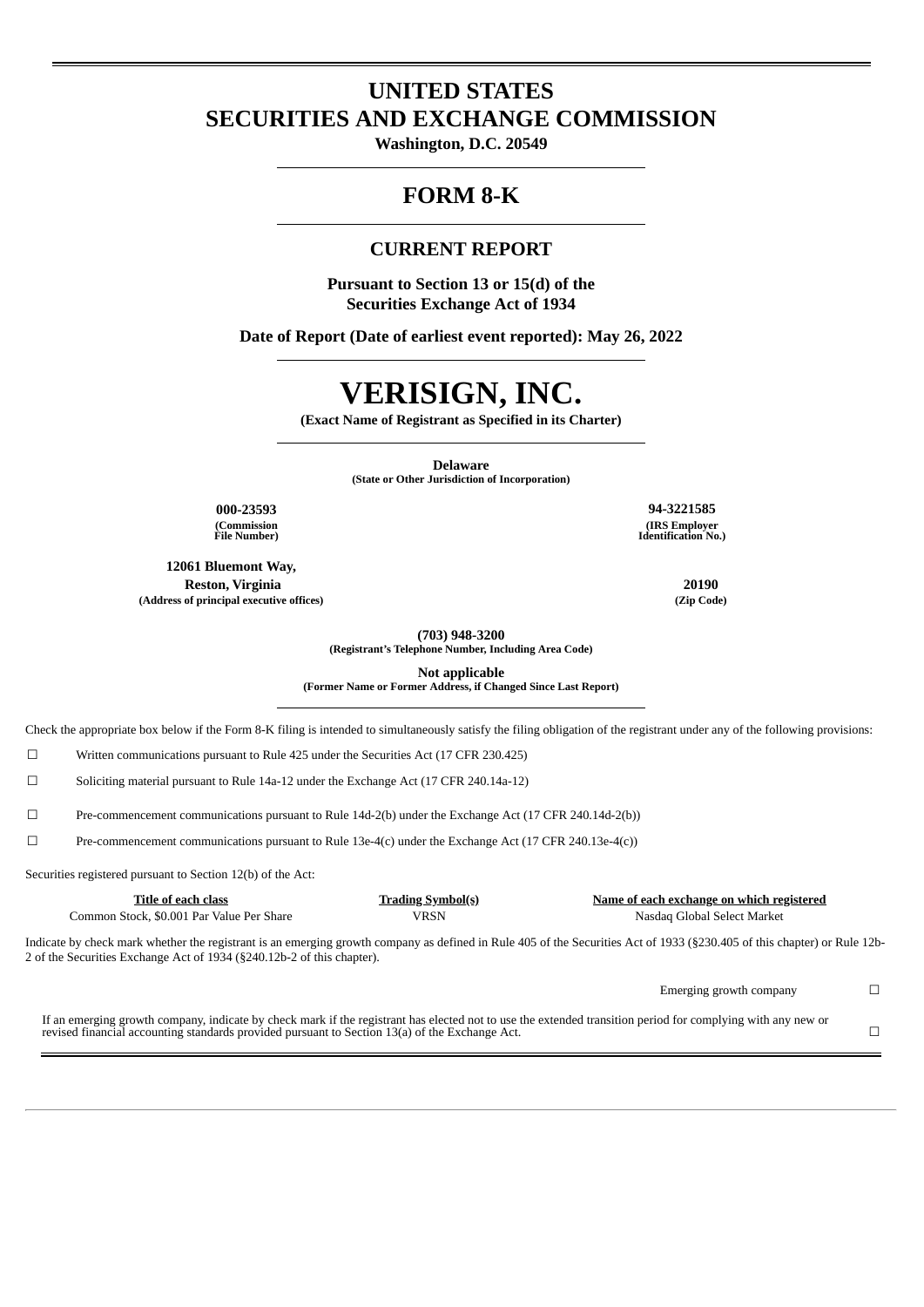#### **Item 5.07 Submission of Matters to a Vote of Security Holders.**

On May 26, 2022, VeriSign, Inc. (the "Company") held its 2022 Annual Meeting of Stockholders (the "2022 Annual Meeting"). At the 2022 Annual Meeting, the Company's stockholders voted on four proposals as described below.

#### Proposal No. 1 – Election of Directors

The Company's stockholders elected the nominees listed below as directors of the Company, each to serve until the Company's next annual meeting of stockholders, or until a successor has been elected and qualified or until the director's earlier resignation or removal. The voting results were as follows:

| <b>Nominees</b>          | <b>For</b> | <b>Against</b> | <b>Abstain</b> | <b>Broker Non-Votes</b> |
|--------------------------|------------|----------------|----------------|-------------------------|
| D. James Bidzos          | 90,001,670 | 4,674,854      | 1,751,770      | 3,897,104               |
| Courtney D. Armstrong    | 94,607,718 | 1,797,710      | 22,866         | 3,897,104               |
| Yehuda Ari Buchalter     | 92,666,309 | 3,739,136      | 22,849         | 3,897,104               |
| Kathleen A. Cote         | 85,756,159 | 8,757,172      | 1,914,963      | 3,897,104               |
| Thomas F. Frist III      | 89,625,184 | 6,779,859      | 23,251         | 3,897,104               |
| Jamie S. Gorelick        | 93,863,606 | 2,542,334      | 22,354         | 3,897,104               |
| Roger H. Moore           | 78,454,201 | 17,948,620     | 25,473         | 3,897,104               |
| <b>Timothy Tomlinson</b> | 86,251,430 | 10,153,503     | 23,361         | 3,897,104               |

#### Proposal No. 2 – To Approve, on a Non-Binding, Advisory Basis, the Company's Executive Compensation

The Company's stockholders approved, on a non-binding, advisory basis, the Company's executive compensation. The voting results were as follows:

| For:              | 91,911,166 |
|-------------------|------------|
| Against:          | 4,447,407  |
| Abstain:          | 69,721     |
| Broker Non-Votes: | 3,897,104  |

#### Proposal No. 3 – Ratification of the Selection of Independent Registered Public Accounting Firm

The Company's stockholders ratified the selection of KPMG LLP as the Company's independent registered public accounting firm for the year ending December 31, 2022. The voting results were as follows:

| For:     | 95,430,553 |
|----------|------------|
| Against: | 4,750,710  |
| Abstain: | 144,135    |

#### Proposal No. 4 – Stockholder Proposal Regarding an Amendment to our Special Stockholder Meeting Right

The Company's stockholders did not approve a stockholder proposal requesting that the Company's Board of Directors take steps to amend the appropriate company governing documents to remove the one-year holding requirement for stock that can satisfy the 10% ownership requirement to call a special stockholder meeting. The voting results were as follows:

| For:                     | 2,799,037  |
|--------------------------|------------|
| Against:                 | 93,546,523 |
| Abstain:                 | 82,734     |
| <b>Broker Non-Votes:</b> | 3,897,104  |